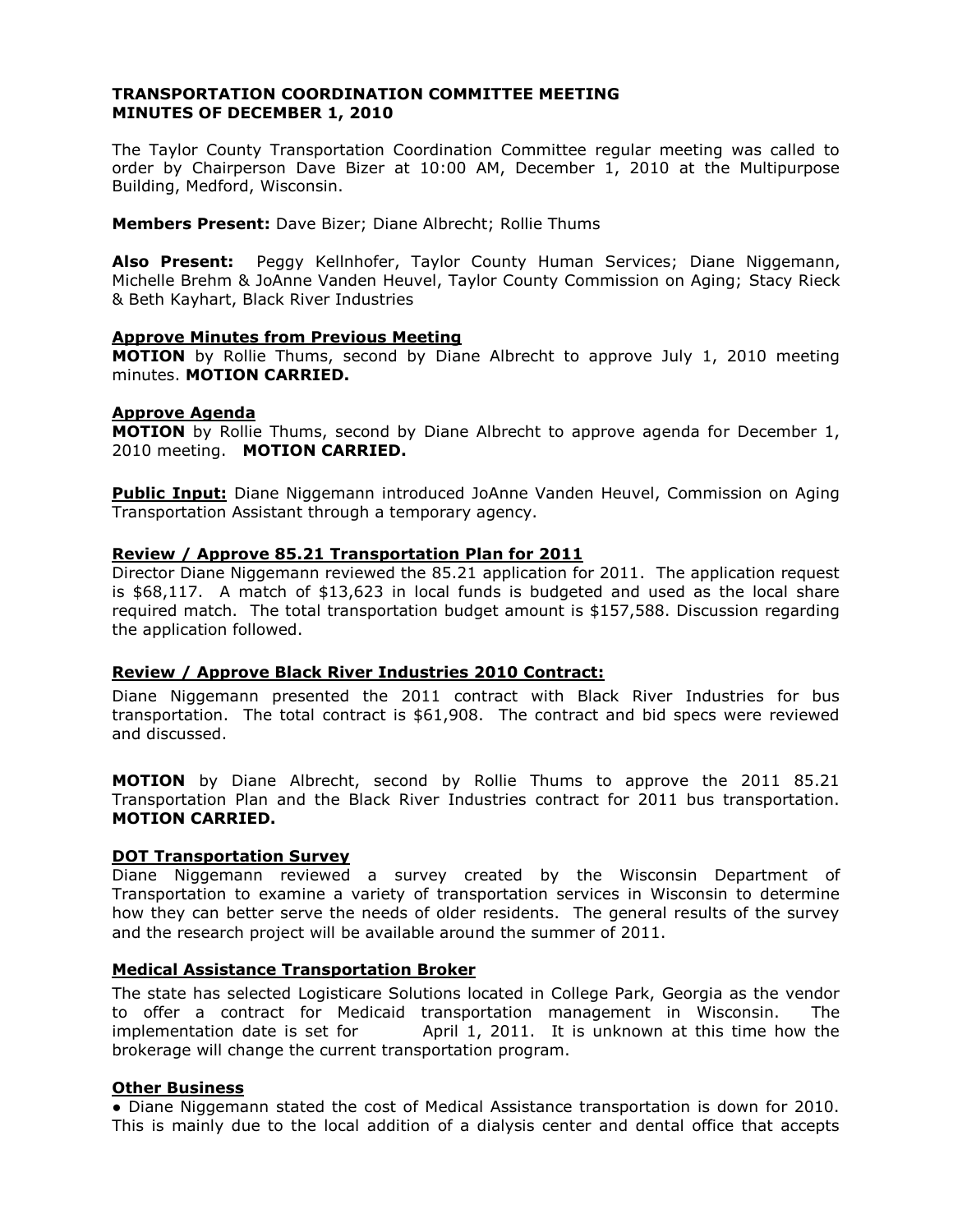Medical Assistance.

• The annual volunteer driver meeting is scheduled for December 3, 2010. State Patrol Officer Kinlen will attend to speak about the new roundabouts and answer questions drivers may have.

## **Set Next Meeting Date**

The next regular meeting time and place will be determined at a later date.

**MOTION** by Rollie Thums, second by Diane Albrecht to adjourn to Transportation Public Hearing. **MOTION CARRIED.**

Meeting adjourned at 11:25 AM.

Respectfully submitted,

\_\_\_\_\_\_\_\_\_\_\_\_\_\_\_\_\_\_\_\_\_\_\_\_\_\_\_\_\_\_\_\_\_\_\_\_\_\_\_\_ Michelle Brehm, Commission on Aging Bookkeeper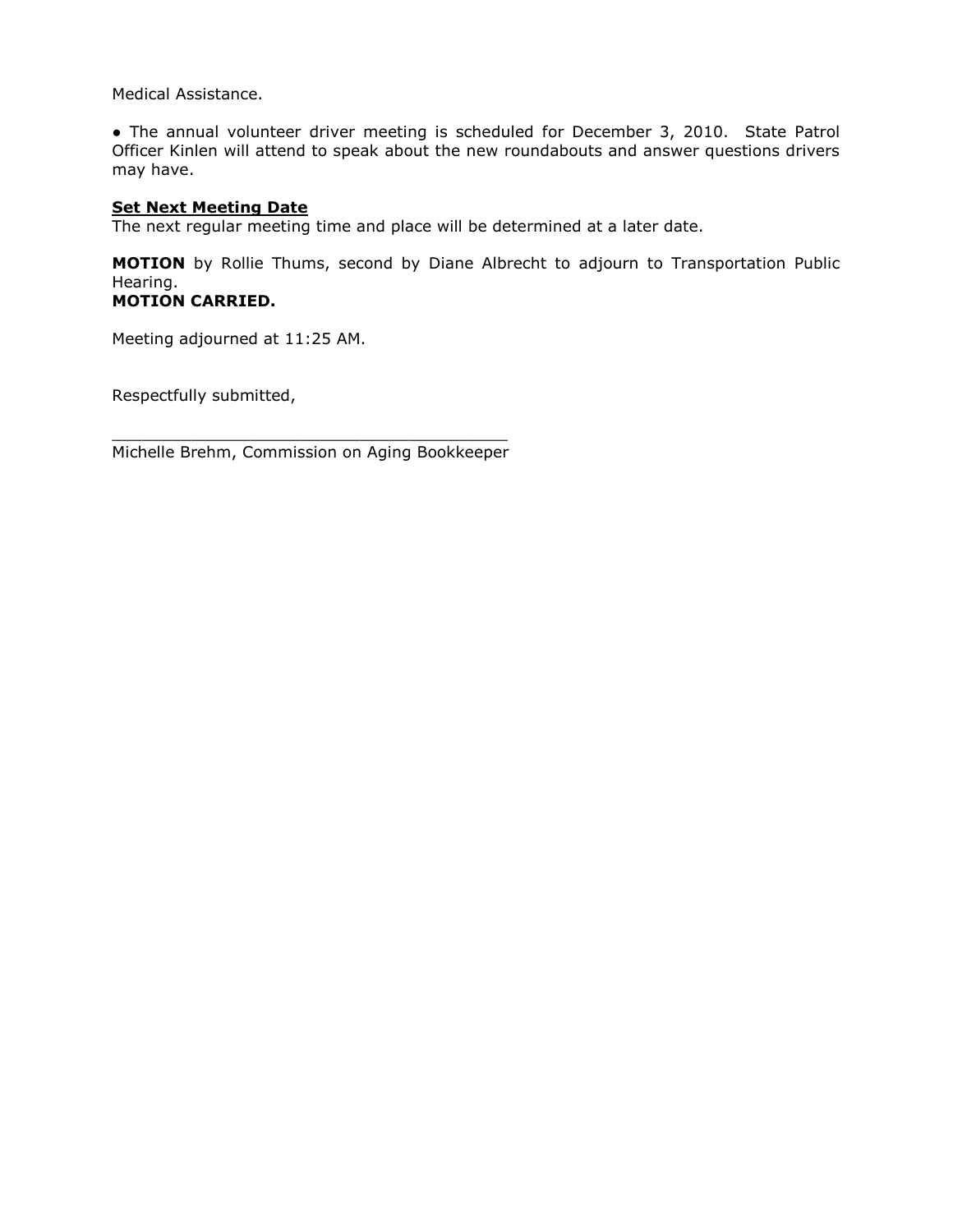## **TRANSPORTATION COORDINATION COMMITTEE PUBLIC HEARING DECEMBER 1, 2010**

The Taylor County Transportation Coordination Committee public hearing was called to order by Chairperson Dave Bizer at 11:30 AM, December 1, 2010 at the Multipurpose Building, adjacent to the Medford Senior Center, Medford, Wisconsin.

Posters announcing the Transportation Hearing were posted at the Taylor County Commission on Aging Office, Taylor County Human Services, Taylor County Courthouse and the Taylor County Nutrition Sites. Notification of the Hearing was also provided to WIGM/WKEB radio station and published in the Medford Star News *(circulation 6,500 copies)* and the Taylor County Commission on Aging Newsletter *(circulation 650 copies)*.

Nine people were in attendance including:

Dave Bizer, Taylor County Board of Directors and Taylor County Human Services Board Chair; Diane Albrecht, Taylor County Board of Directors and Taylor County Commission on Aging Board Chair; Rollie Thums, Taylor County Board of Directors Member-at-Large; Diane Niggemann, Taylor County Commission on Aging Director;

Peggy Kellnhofer, Taylor County Human Services Economic Support Director;

Michelle Brehm and JoAnne Vanden Heuvel representatives of Taylor County Commission on Aging; Stacy Rieck and Beth Kayhart representatives of Black River Industries

Director Diane Niggemann reviewed the 85.21 application for 2011. The application request is \$68,117. A match of \$13,623 in local funds is budgeted and used as the local share required match. The total transportation budget amount is \$157,588.

Diane Niggemann presented the 2011 contract with Black River Industries for bus transportation. The total contract is \$61,908. The contract and bid specs were reviewed and discussed.

The Taylor County Bus & Transportation Services Brochure containing bus schedules and days/hours of operation was distributed to all in attendance.

Public comment included the need for additional Volunteer Drivers in the Rib Lake and Westboro areas. Posters advertising for additional drivers will be distributed at Rib Lake and Westboro locations.

No written comments were submitted.

Motion by Rollie Thums, second by Diane Albrecht to adjourn Transportation Public Hearing.

Hearing adjourned at 11:45 am.

Respectfully submitted,

\_\_\_\_\_\_\_\_\_\_\_\_\_\_\_\_\_\_\_\_\_\_\_\_\_\_\_\_\_\_\_\_\_\_\_\_\_\_\_ Michelle Brehm, Commission on Aging Bookkeeper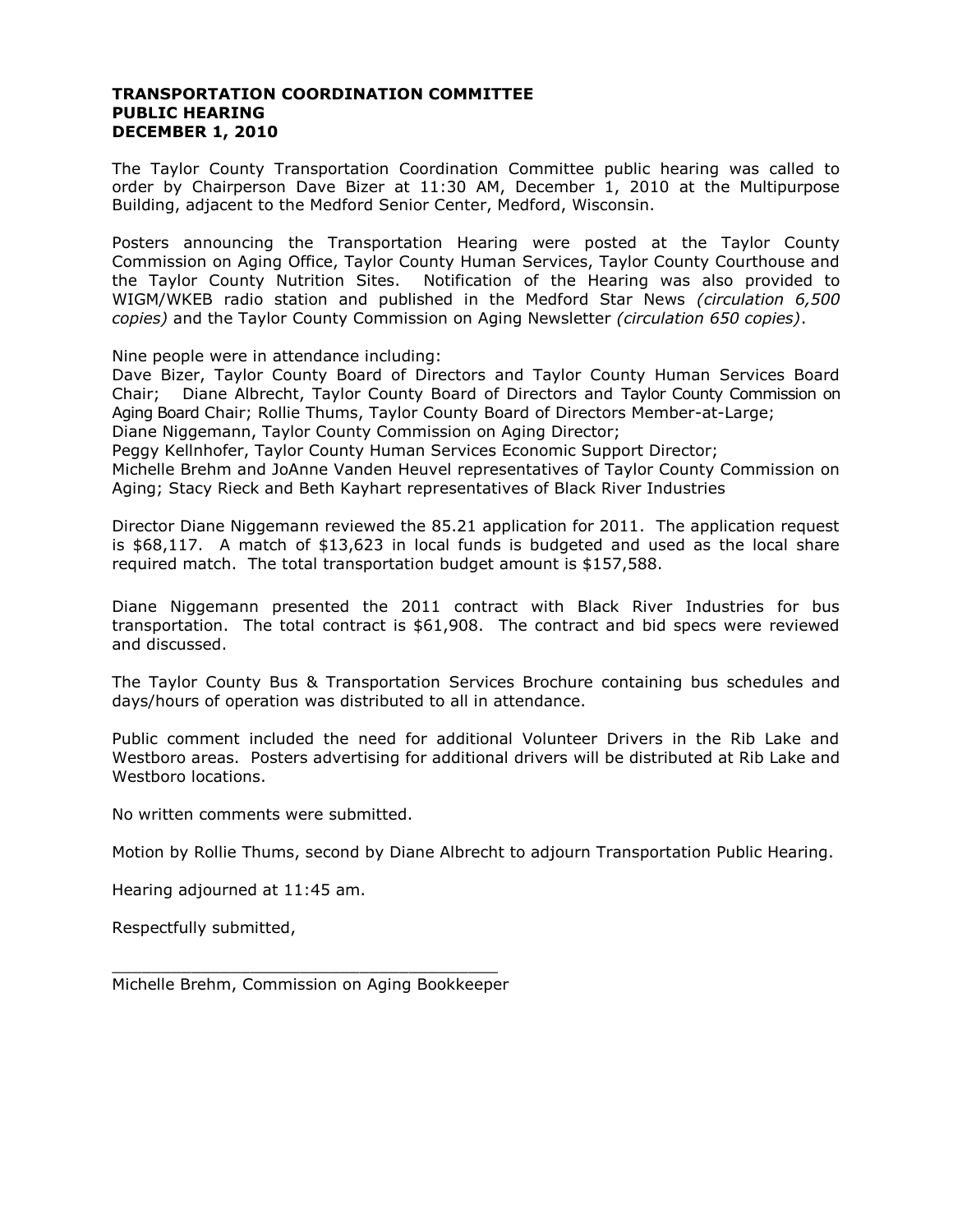# **TRANSPORTATION COORDINATION COMMITTEE MEETING MINUTES OF JULY 1, 2010**

The Taylor County Transportation Coordination Committee regular meeting was called to order by Chairperson Dave Bizer at 9:00 AM, at the Fairgrounds Community Building, Medford, Wisconsin.

**Members Present:** Dave Bizer; Diane Albrecht; Rollie Thums

**Also Present:** Peggy Kellnhofer, Taylor County Human Services; Paul Thornton, Black River Industries; Diane Niggemann, Taylor County Commission on Aging; Michelle Brehm, Taylor County Commission on Aging;

## **Members Absent:** None

## **Approve Minutes from Previous Meeting**

**MOTION** by Diane Albrecht, second by Rollie Thums to approve December 3, 2009 meeting minutes with the following amendment:

*Approve Black River Industries 8310 Application for new buses will be amended to read:* 

*Approve Black River Industries 5310 Application for new buses.*

# **MOTION CARRIED.**

## **Approve Agenda**

**MOTION** by Diane Albrecht, second by Rollie Thums to approve agenda for July 1, 2010 meeting. **MOTION CARRIED.**

## **Public Input:** None

# **Black River Industries Report (BRI) / Paul Thornton:**

BRI now has a total of 11 buses, 10 with wheelchair lifts. Paul stated he attended a meeting in March with bus manufacturers to discuss ideas to improve buses. Ways to improve seats and seat belts were addressed.

#### **Medical Assistance Transportation Brokerage Update**

Diane Niggemann gave an update on the Medical Assistance Transportation Brokerage. The statewide implementation of the brokerage has been postponed from January, 2011 to April 2011. The current Medical Assistance Program will be in place until April, 2011. There will be significant changes to the Medical Assistance Transportation Program once the brokerage is in place, although details are unknown at this time.

#### **Review Transportation Reports**

s.85.21 Semi-Annual Report: Diane Niggemann explained 85.21 funds are used for minibus transportation and volunteer driver reimbursement.

Jan–June, 2010 totals were: \$11,796 (Volunteer Drivers) and \$37,085 (minibus).

#### **s.85.21 2009 Summary: Expenditures:**

| <b>Total Cost of Transportation</b> | \$180,636 |
|-------------------------------------|-----------|
| <b>MA Administration</b>            | 15,902    |
| Taylor Co Human Services            | 14,476    |
| Medicaid                            | 56,768    |
| County Funds:                       | 28,939    |
| <b>Volunteer Drivers</b>            | 18,950    |
| Mini-bus                            | \$45,601  |